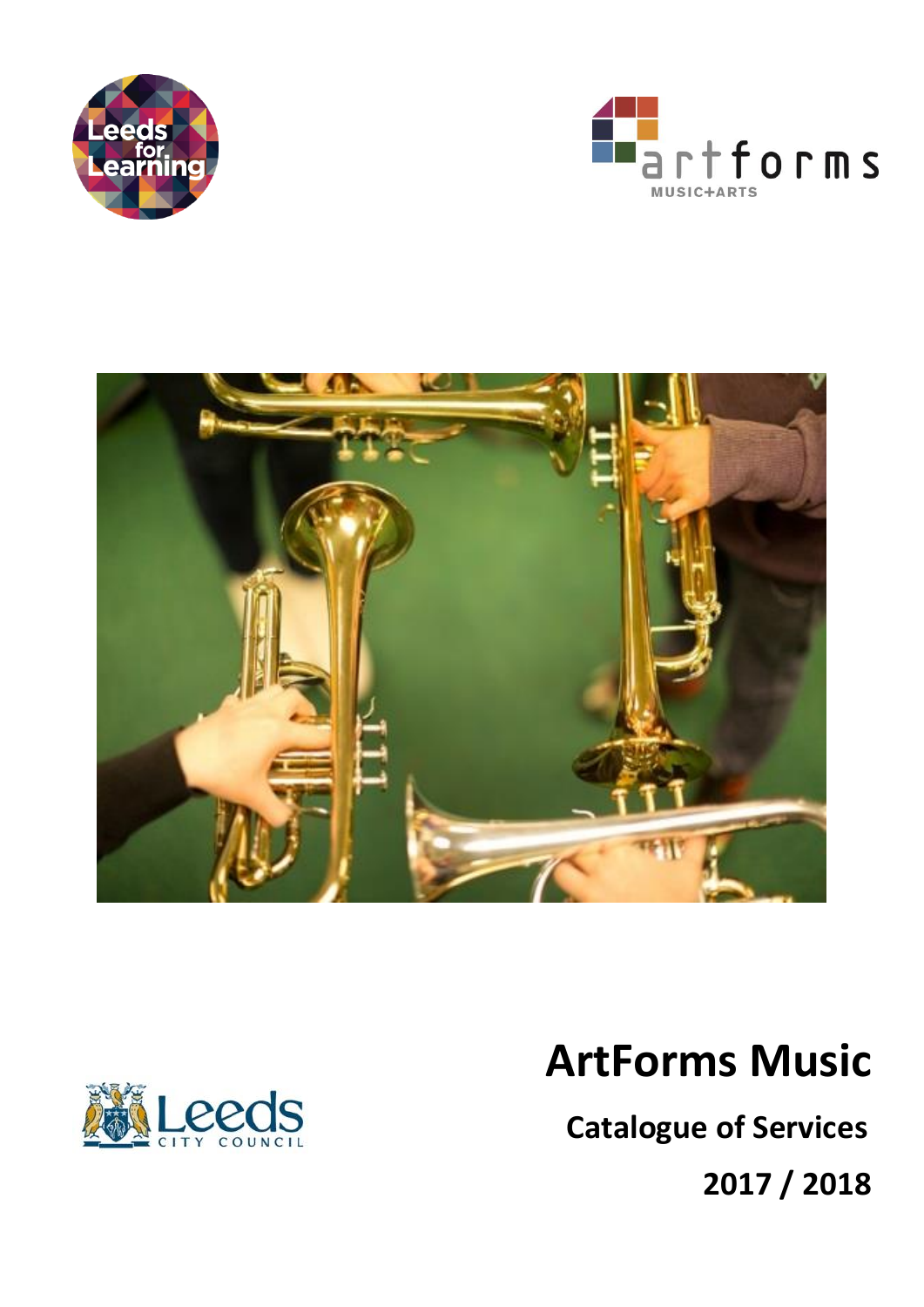### **ArtForms Music**

ArtForms Music offers learning programmes, creative workshops, and teaching resources which support schools to:

- Raise pupils' achievement in and through music
- Foster a sense of enjoyment and fulfilment in learning

#### **This catalogue outlines:**

- 1. The music services offered by ArtForms for weekly delivery via an annual SLA. All schools should purchase their SLA via Leeds for Learning, **[www.leedsforlearning.co.uk](http://www.leedsforlearning.co.uk/)**
- 2. A range of music enrichment workshops, performances and other opportunities which can be bought on an occasional basis throughout the year. Further details and booking forms are available via **[www.artformsleeds.co.uk](http://www.artformsleeds.co.uk/)**

#### **ArtForms' Music Services support the National Plan for Music Education**

- Ensuring every child aged 5-18 has the opportunity to learn a musical instrument
- Providing opportunities to play in ensembles and perform from an early age
- Ensuring clear and affordable progression routes are available for all young people
- Developing a strategy that ensures every pupil sings regularly
- Offering CPD to school staff which supports their delivery of music in the curriculum
- Providing an instrument loan service
- Providing access to a range of high quality music experiences and venues

In addition to teaching over 10,000 children each week to play instruments, ArtForms Music delivers NC work for 4000 children, runs 7 **[Music Centres](http://artformsleeds.co.uk/music/citywide-and-community-music-making/music-centres/)**, rehearses 22 **[City of Leeds](http://artformsleeds.co.uk/music/citywide-and-community-music-making/city-of-leeds-youth-music/)  [Youth Music Groups,](http://artformsleeds.co.uk/music/citywide-and-community-music-making/city-of-leeds-youth-music/)** showcases four annual **[LSMA](http://artformsleeds.co.uk/music/lsma/)** and Inclusive Music Festivals in Leeds Town Hall and manages **[Music Connect,](http://artformsleeds.co.uk/music/offers-for-schools-and-academies/training-and-cpd/)** a CPD offer for schools.

#### **If you require any assistance before placing your order please phone 0113 3782850 or email [educ.artforms@leeds.gov.uk](mailto:educ.artforms@leeds.gov.uk)**

### **We are happy to visit you and explore how ArtForms can support strategies for using music to enhance your current school agendas and key priorities. Phone the ArtForms office to book a FREE one-hour consultation.**

ArtForms is the lead organisation for **[Leeds Music Education Partnership \(LMEP\)](http://artformsleeds.co.uk/networks/leeds-music-education-partnership/) -** the music education hub for Leeds. This partnership of key local and regional music organisations, works together to create joined up, high quality music education for children and young people.

LMEP offers a number of discounted and cashback schemes for schools including bursaries, scholarships, subsidised whole class and small group tuition, and grants for school-based activities.

The **LMEP Offer for Schools 2017-18** can be viewed via **[www.artformsleeds.co.uk](http://www.artformsleeds.co.uk/)**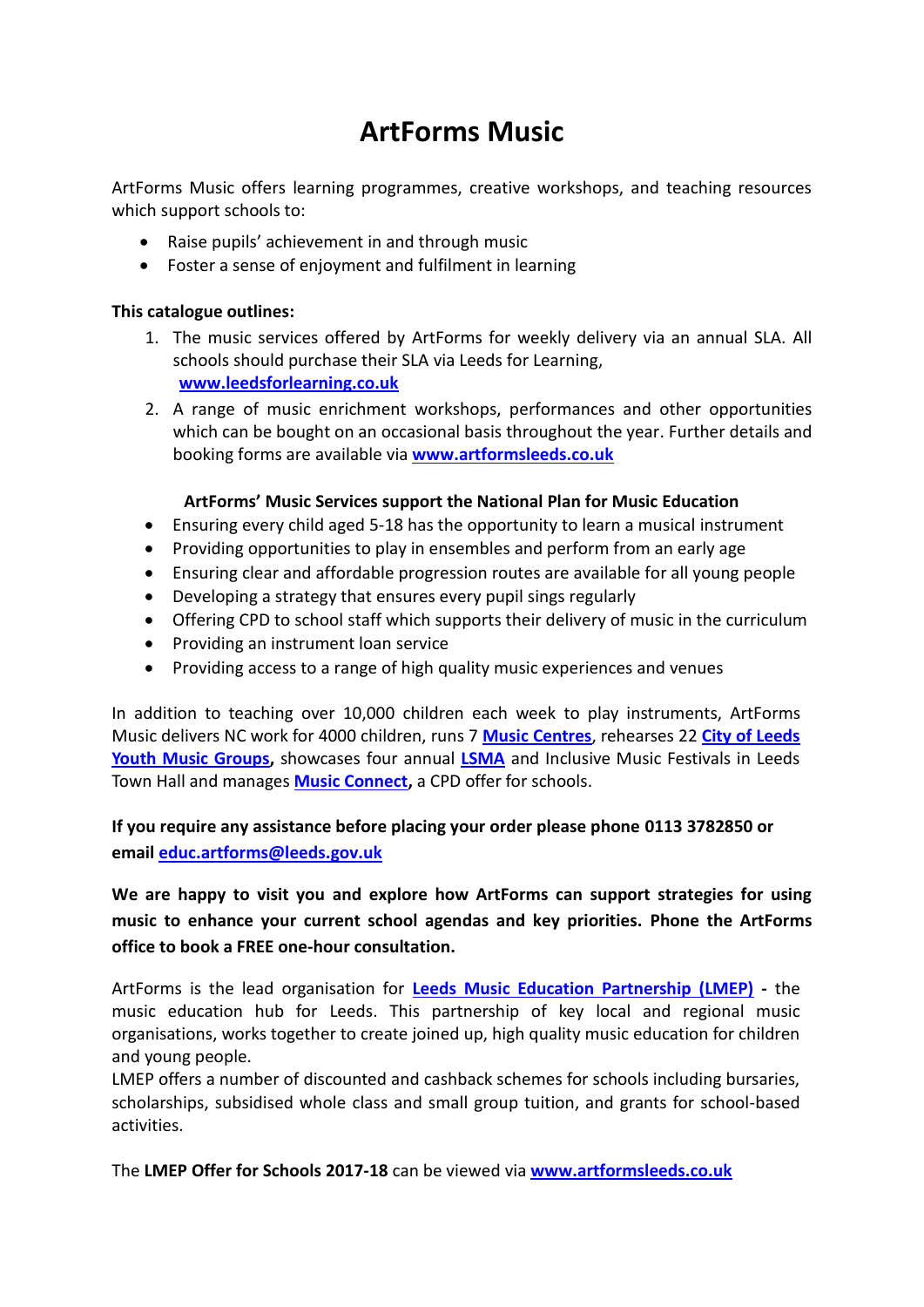## **1.Music Services for weekly delivery via an SLA**

Cashback discounts are supported by funding through Arts Council England via Leeds Music Education Partnership. Cashback application forms are available from the [LMEP Offer for Schools 2017-18](../../../Leeds%20Music%20Education%20Partnership%20(Music%20Hub)/Activities%202017-18/LMEP%20offer%20to%20schools%202017-18.docx)

| 1 | <b>Whole Class Instrumental Learning (WCET)</b><br>for key stages 1, 2 and 3<br>All pupils in a class learn together.                                                                                       | £47.23 / hour<br>36 weeks delivery<br>£1700 / year |
|---|-------------------------------------------------------------------------------------------------------------------------------------------------------------------------------------------------------------|----------------------------------------------------|
|   | Delivery during the school day or after-school for pupils from mixed classes.                                                                                                                               | £850 with 50%                                      |
|   | Whole-class sets of instruments can be supplied:<br>violin, viola, ukulele, guitar, recorder, fife, clarinet, cornet, French horn,<br>mixed brass, djembe, percussion, world music, combinations on enquiry | cashback                                           |
|   | Allow one hour per class (45 minutes delivery / 15 minutes set up).                                                                                                                                         |                                                    |
|   | Schools may not pass on costs of WCL to pupils.                                                                                                                                                             |                                                    |

 $\mathbf{I}$ 

| $\overline{2}$ | <b>Small Group Instrumental and Vocal Learning</b><br>for all key stages<br>woodwind (recorder, fife, flute, oboe, clarinet, bassoon, saxophone)<br>strings (violin, viola, cello, double bass)<br>brass (trumpet, cornet, trombone, tuba, French horn, euphonium,<br>tenor horn)<br>guitar (acoustic, electric, bass)<br>ukulele<br>keyboards (electronic, piano)<br>percussion (drum kit, orchestral percussion, djembe)<br>steel pan<br>Indian music (dhol)<br>$\bullet$<br>voice (boys, girls and mixed groups) | £41.95 / hour<br>36 weeks delivery<br>£1510 / year<br>£1283.50 with 15%<br>cashback |
|----------------|---------------------------------------------------------------------------------------------------------------------------------------------------------------------------------------------------------------------------------------------------------------------------------------------------------------------------------------------------------------------------------------------------------------------------------------------------------------------------------------------------------------------|-------------------------------------------------------------------------------------|
|                | Delivery before, during or after the school day<br>Allow one hour per ten primary-aged, or eight secondary-aged pupils<br>Whole-class continuation accommodates up to half a class<br>Instruments can be hired at £15 each per term<br>Schools may pass all or part of costs on to pupils<br>Bursaries are available ensuring pupils are not excluded for financial reasons                                                                                                                                         |                                                                                     |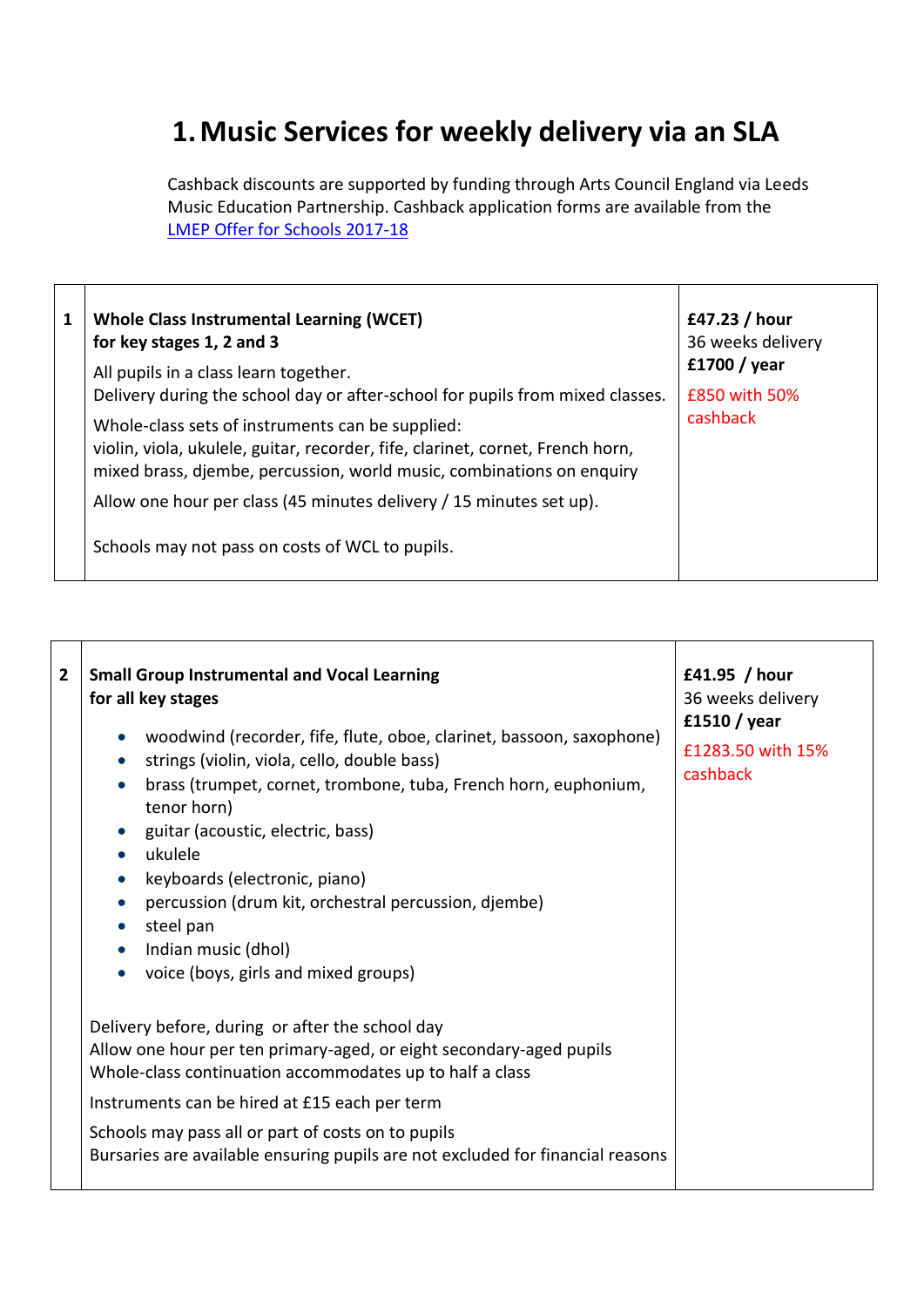| 3 | <b>National Curriculum Teaching</b><br>for all Primary key stages                                                                                                                                                                                                                                            | £48.34 / hour<br>36 weeks delivery<br>£1740 / year |
|---|--------------------------------------------------------------------------------------------------------------------------------------------------------------------------------------------------------------------------------------------------------------------------------------------------------------|----------------------------------------------------|
|   | Delivery by fully qualified specialist teachers.<br>Music schemes of work devised and delivered to complement school plans.<br>Provided as a stand-alone subject or incorporated into cross-curricular<br>work.<br>Percussion instruments to supplement your school stock can be supplied<br>free of charge. | £1566 with 10%<br>cashback                         |
|   | All our teachers use the ArtForms Progression and Assessment document to<br>ensure that your learners make appropriate progress.                                                                                                                                                                             |                                                    |
|   | School staff are welcome to take part in NC lessons as their own CPD.<br>Sessions may be used as PPA cover.                                                                                                                                                                                                  |                                                    |
|   | We recommend weekly sessions of the following length:                                                                                                                                                                                                                                                        |                                                    |
|   | 20 minutes for each class in F1<br>30 minutes for each class in F2 and KS1<br>45 minutes for each class in KS2                                                                                                                                                                                               |                                                    |
|   | National Curriculum provision is also available for Early Years, Secondary<br>schools, FE and SEND by negotiation.                                                                                                                                                                                           |                                                    |
|   | Schools may not pass on costs of NC learning to pupils                                                                                                                                                                                                                                                       |                                                    |

| 4 | <b>Vocal Leaders, Big Sing, and Ensemble Direction</b><br>for all key stages                                                                                                                                     | £47.23 / hour<br>36 weeks delivery    |
|---|------------------------------------------------------------------------------------------------------------------------------------------------------------------------------------------------------------------|---------------------------------------|
|   | Support for school choirs or vocal groups.<br>Leaders for singing assemblies, hymn practices, or start the day Big Sings.<br>Experienced vocalists to guide GCSE / AS / A2 singers.                              | £1700 / year<br>enquire for discounts |
|   | Directors for orchestras; wind, brass and concert bands; folk groups; jazz<br>ensembles; rock and pop groups; chamber groups; musical theatre.<br>Active performing musicians who are inspirational role models. |                                       |
|   | Delivery before, during the school day, at lunchtime, or after-school.                                                                                                                                           |                                       |
|   | Bespoke programmes to suit all your school's needs provided                                                                                                                                                      |                                       |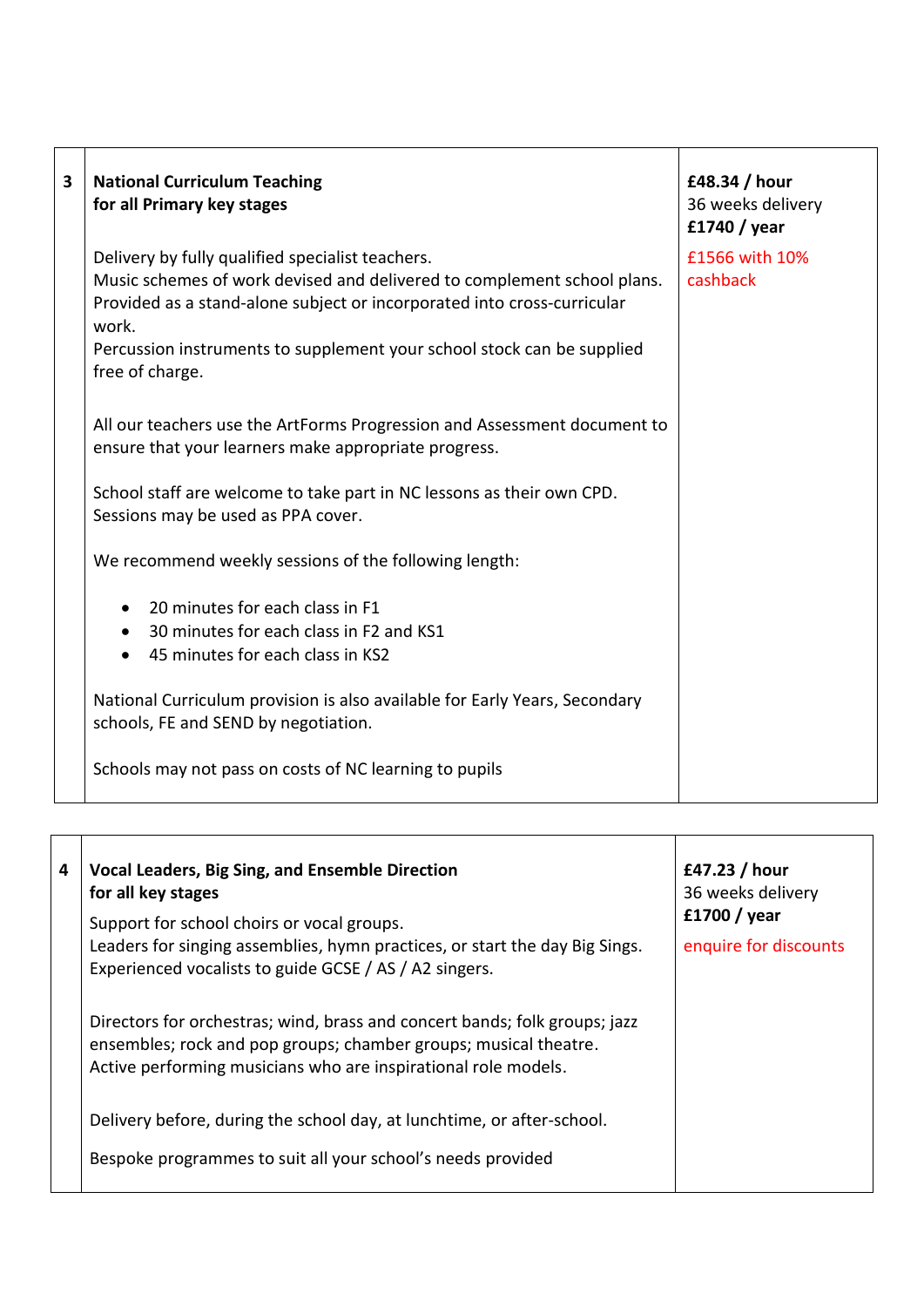| 5 | <b>Accompanying Pianists</b><br>for all key stages<br>Accompanying pianists play for school-led singing, and can assist you to<br>deliver the National Curriculum in classes, choirs and other groups, by<br>playing material chosen by your school staff. | <b>Enhanced Pianist</b><br>£26.25 / hour<br>36 weeks delivery<br>£945 / year<br><b>Standard Pianist</b> |
|---|------------------------------------------------------------------------------------------------------------------------------------------------------------------------------------------------------------------------------------------------------------|---------------------------------------------------------------------------------------------------------|
|   | <b>Enhanced Pianists</b><br>Play to accompany while your staff lead the class/choir/group singing<br>activities.<br>Assist your teacher by suggesting suitable repertoire, arrangements and<br>musical activities which is:                                | £21/hour<br>36 weeks delivery<br>£756 / year                                                            |
|   | • appropriate to children's ages and levels<br>• supports topics or themes being studied<br>• is suitable for performances, productions and shows                                                                                                          |                                                                                                         |
|   | <b>Standard Pianists</b><br>Play to accompany while school staff lead the class/choir/group singing<br>activities                                                                                                                                          |                                                                                                         |
|   | Schools may not pass on costs of pianists to pupils                                                                                                                                                                                                        |                                                                                                         |

| 6 | SEND provision for children with additional needs<br>for all key stages<br>Provision in mainstream schools, SILCs and PRUs enabling learners of all<br>ages to access appropriate inclusive music services.<br>Our inclusive learning team has the expertise to support children with a                                                                  | <b>Weekly Music Lessons</b><br>£47.23 / hour<br>36 weeks delivery<br>£1700 / year<br>£850 with 50%                                   |
|---|----------------------------------------------------------------------------------------------------------------------------------------------------------------------------------------------------------------------------------------------------------------------------------------------------------------------------------------------------------|--------------------------------------------------------------------------------------------------------------------------------------|
|   | wide range of disabilities and learning needs including those:<br>with sensory impairments<br>on the autistic spectrum<br>with physical difficulties<br>with complex needs<br>with learning or behaviour problems                                                                                                                                        | cashback<br><b>Music Therapy</b><br>£52 / hour<br>min 2hrs/week termly<br><b>Workshops, Clubs and</b><br><b>Events</b><br><b>POA</b> |
|   | Weekly whole class, small group, accessible music technology, or ensemble.<br>One-to-one Music Therapy to support expression of ideas and feelings<br>Full-day half-termly workshops and projects are available<br>Clubs, creative workshops, and one-day events in partnership with YAMSEN<br>Schools may not pass on costs of SEND provision to pupils |                                                                                                                                      |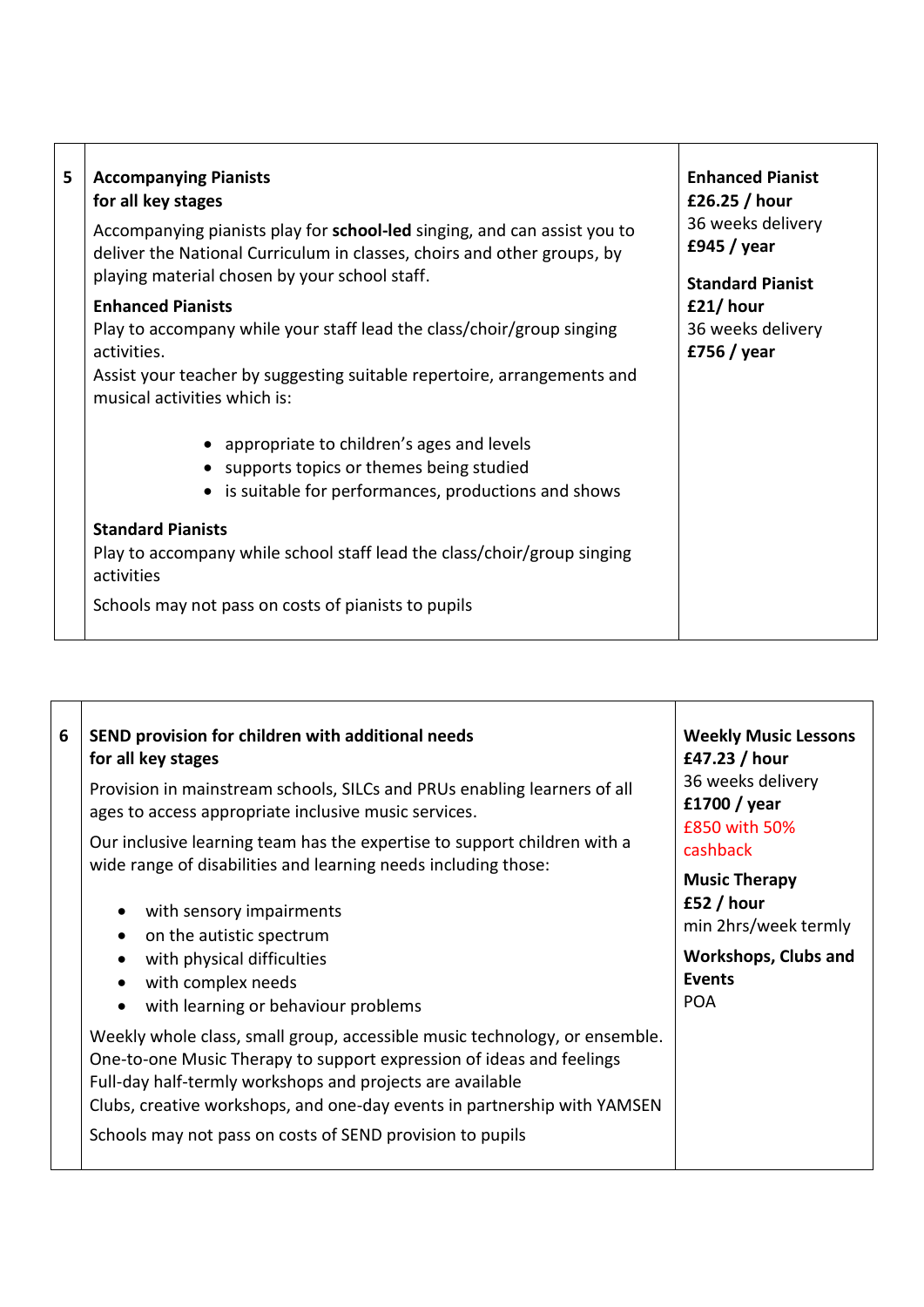# **2.Music Enrichment available throughout the year**

| 1 | Live Music in Schools<br>for all key stages<br>supported by funding through Arts Council England via LMEP | <b>Per Performance</b><br>2 hrs pm £76<br>3 hrs am £114<br>4 hrs am and pm £153 |
|---|-----------------------------------------------------------------------------------------------------------|---------------------------------------------------------------------------------|
|   | Aire Ensemble – woodwind and piano trio                                                                   |                                                                                 |
|   | ArtForms Woodwind Trio - flute, clarinet, bassoon                                                         |                                                                                 |
|   | <b>Herriott &amp; Reasbeck</b> – oboe/cor anglais/recorder and piano                                      |                                                                                 |
|   | Trio Globo – accordion, violin, whistle, clarinet, saxophone                                              |                                                                                 |
|   | <b>Maia</b> $-$ 4 piece folk/rock, acoustic or staged and amplified                                       |                                                                                 |
|   | Point of Departure - Jazz trio                                                                            |                                                                                 |
|   | <b>Rest of the Best - Flexible SEND specialists</b>                                                       |                                                                                 |
|   | Music & the Deaf - Instrumental Quartet                                                                   |                                                                                 |

| $\mathbf{2}$ | <b>World Music Workshops and Follow-Up Resources</b><br>for all key stages | Per Workshop               |
|--------------|----------------------------------------------------------------------------|----------------------------|
|              |                                                                            | Full Day £280              |
|              | Bamboo Tamboo                                                              | Half Day £165              |
|              | Brazilian Samba Drumming                                                   | (EYFS & KS1 only)          |
|              | <b>Introducing Boomdangs</b>                                               |                            |
|              | <b>Irish Cultural Arts</b>                                                 | plus                       |
|              | Samba Rock                                                                 | <b>Equipment delivery</b>  |
|              | Songs and Stories Round the World                                          | £40 (pans, boomdangs)      |
|              | <b>Steel Pans</b>                                                          |                            |
|              | Taste of South America                                                     | optional                   |
|              | <b>West African Drumming</b>                                               | <b>Follow-Up Resources</b> |
|              | World and Junk Percussion                                                  | £25 / set / week           |

**Further information and booking forms can be found on the ArtForms website [www.artformsleeds.co.uk](http://www.artformsleeds.co.uk/)**

**If you require any assistance before placing your order please phone 0113 3782850 or email [educ.artforms@leeds.gov.uk](mailto:educ.artforms@leeds.gov.uk)**